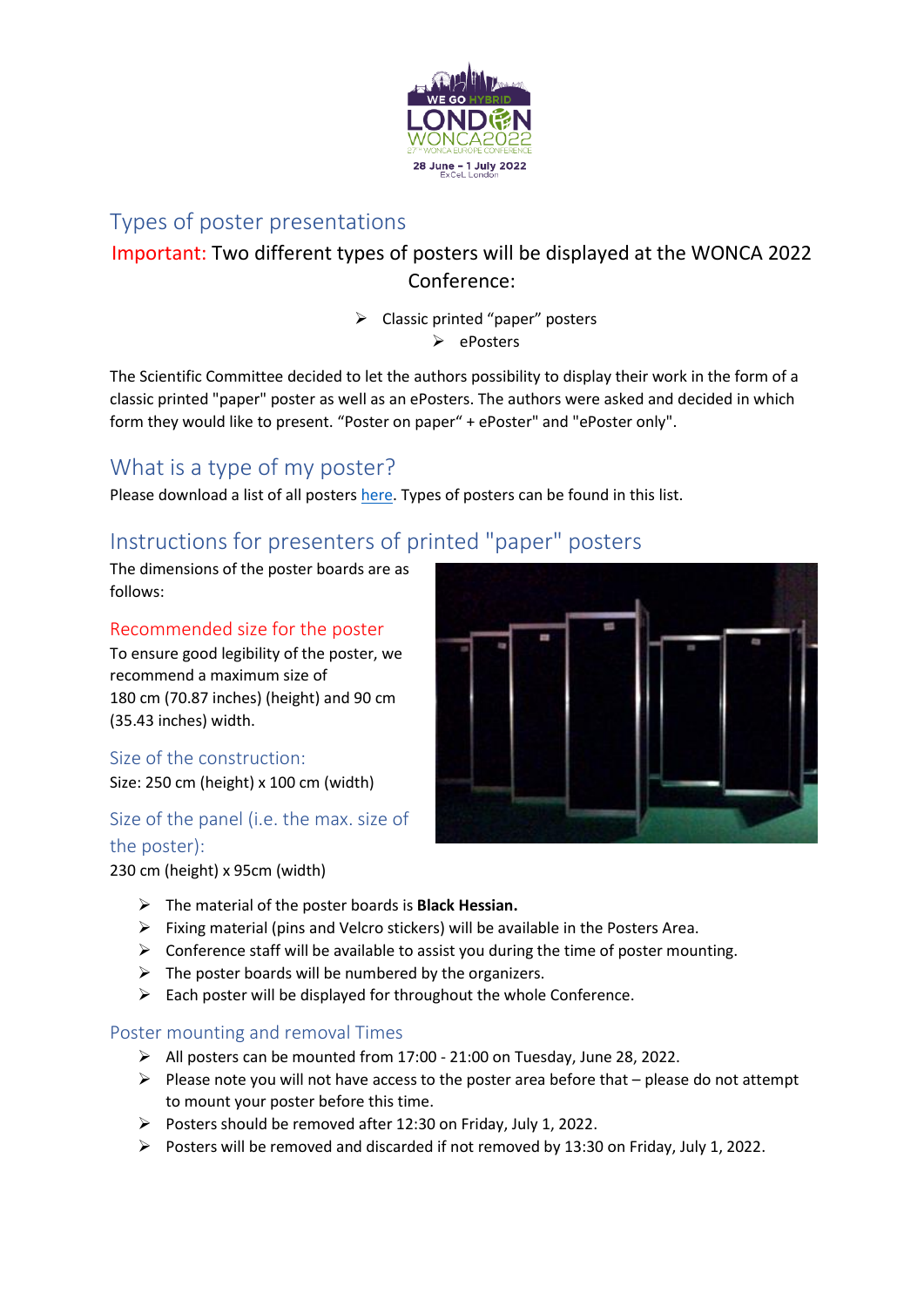

### Authors' contact e-mail

If you wish to be contacted by audience interested in your poster, please include your contact e-mail address at the poster.

# Instructions for presenters of ePosters

### What is an e-poster?

An e-poster is an electronic poster displayed on computer screens instead of printed on paper as a traditional poster.

#### How is my e-poster being displayed?

All e-posters will be available for viewing at e-poster stations at the Conference Venue and on the Conference platform as well as in Conference mobile app.

### How can I upload my e-poster?

ePosters shall be uploaded before the Conference. Please upload your ePoster via the virtual Conference platform <https://woncaeurope2022.gcon.me/page/home> that is accessible after login *(will be available from June 1, 2022)*



- $\triangleright$  Login using your email address you have registered with.
- $\triangleright$  Password will be sent to your email address when attempting for the first time.
- $\triangleright$  Go to your personal page (up right corner by clicking on your name)
- $\triangleright$  Select button "Upload poster" on the left side menu and upload your ePoster. File limitation is 200 MB.

#### We would appreciate to receive your ePoster by Wednesday, June 22, 2022

### Authors' contact e-mail and communication channels

If you wish to be contacted by audience interested in your ePoster, please include your contact email address in the ePoster. There is also possibility for participants to communicate via chat box through the virtual Conference web platform<https://woncaeurope2022.gcon.me/page/home> after login. Navigate ePoster folder in the menu.

#### A PowerPoint slide template

Please prepare your ePoster using a PowerPoint slide template that is availabl[e HERE.](https://woncaeurope2022.org/?page=id,templates&lang=en) Save the final ePoster as a PDF file or leave it as a PPTX in case you are adding video file in your ePoster.

#### Technical Instruction and Preparation of the ePoster

- Use the TEMPLATE for preparing your ePoster (MS PowerPoint application is used for implementation of the ePoster)
- $\triangleright$  Maximally 1 slide per ePoster are allowed as the ePoster shall be self-explaining.
- $\triangleright$  It is possible to change the styling, set-up, and the colour of the background, however the format (62,257 cm x 110,693 cm) must be kept as it is set in the TEMPLATE.
- Screen size is 62,257 cm x 110,693 cm (width x height). ePoster must be compliant with this size - width of the document is adjusted to the screen width (it is a must to setup width of